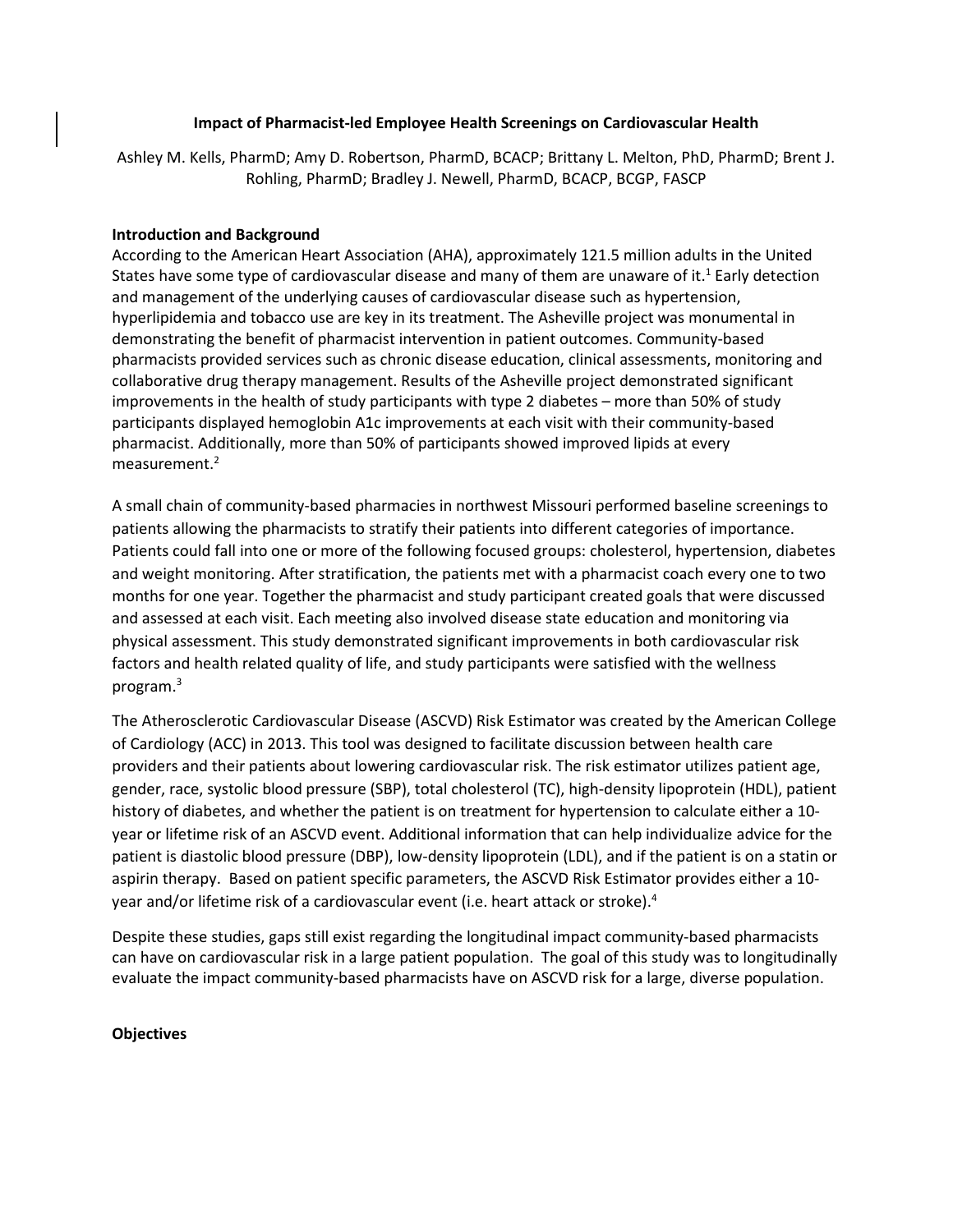The objectives of this study are 1) to determine the change in cardiovascular risk from a baseline health screening and 2) to determine the percentage of patients potentially eligible for at least one clinical intervention aimed at improving cardiovascular health.

# **Methods**

# *Study Site:*

A large community-based pharmacy chain offers annual health screenings to employees. A sub-set of employees are required by their health insurance to seek a health screening at least once per year. The health screenings can be performed by community-based pharmacists in 15-minute appointments. Employees are offered insurance incentives for completing either a health screening at one of the community-based pharmacies within the organization or with a primary care provider.

# *Study Design:*

This study is a retrospective analysis of health screening data from July 1, 2015 to June 30, 2020. Health screening data has been identified, including information necessary for ASCVD Risk Estimator Plus calculation:

- Health Screening Data:
	- o Demographics: patient name, date of birth, gender, race
	- o Labs: total cholesterol (TC)l, low density lipoprotein (LDL), high density lipoprotein (HDL), triglycerides, blood glucose
	- o Vitals: systolic blood pressure (SBP), diastolic blood pressure (DBP)
	- o Additional information: height, weight, body mass index (BMI), tobacco use status
- Prescription filling data:
	- o Therapeutic class codes specific to diabetes and hypertension
	- o Fills specific to any statin medication
	- o Date of prescription filling

Cardiovascular risk was calculated utilizing the ASCVD Risk Estimator Plus for each patient and compared from their baseline screening to their most recent screening. Prescription filling data will be identified and utilized in two ways: 1) to assist in cardiovascular risk calculation (providing answers to the questions "On hypertension treatment?" and "History of diabetes?") and 2) analyzing for potential gaps in care for pharmacist clinical intervention (i.e. eligible for statin therapy based on cardiovascular risk score). In final analysis, patient identifier information was de-identified.

# *Study population:*

Patients were eligible for this study if they were at least 20 years of age on July 1, 2015, had completed a health screening with the community-pharmacist in three of the past five years and were an employee of the organization. Patients over the age of 79, those with incomplete health screening records and those with health screening parameters outside of prespecified ranges by the ASCVD Risk Estimator were excluded.

# *Data Collection:*

This study received approval from the University of Kansas Medical Center Investigational Review Board (IRB) prior to collection of data from the large community-pharmacy chain.

# *Data Analysis:*

All analyses will be conducted using SPSS v. 27 and an a-priori alpha of 0.05. Demographics will be assessed using descriptive statistics. Cardiovascular risk will be assessed for patients using repeated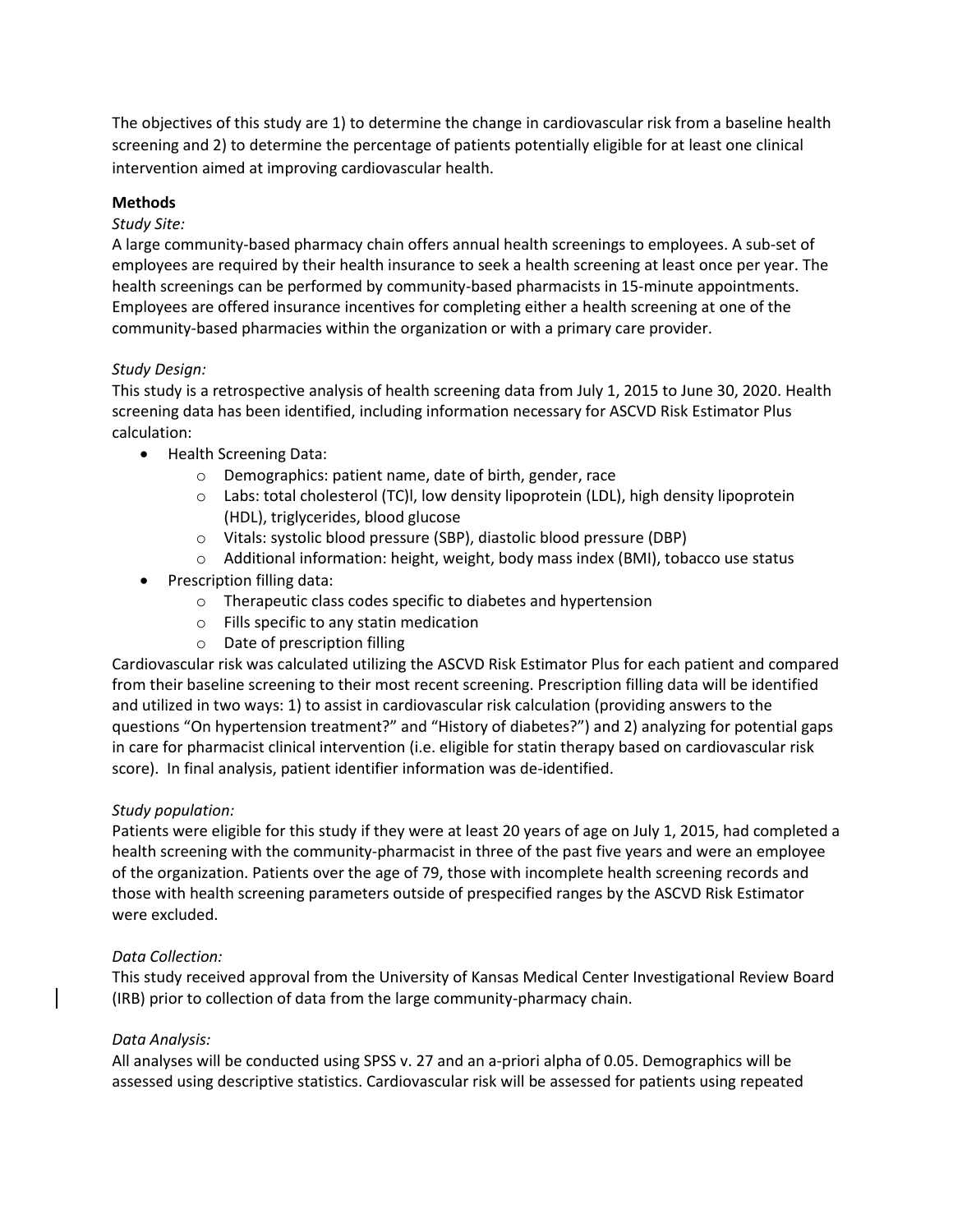measures ANOVA. The need for clinical interventions will be assessed between demographic groups (gender, smoking status, etc.) using chi-square.

### **Results**

## *Baseline Demographics*

A total of 10,001 patients were included and analyzed in this study. Female patients represented 50.3% of the population and the baseline median age was 47 years (interquartile range 37-55). At baseline, 15.4% of our patients utilized tobacco, 1.8% had a history of diabetes, 4.4% were receiving treatment for hypertension and 2.8% were on statin therapy. Baseline demographics are shown in Table 1.

### *Primary Outcome*

The median baseline ASCVD risk was found to be 1.5% and increased by the final health screening to 1.8%. This was a statistically significant finding with a p-value of <0.001. Although this finding was statistically significant, the increase of 0.3% ASCVD risk is not a clinically significant finding. A statistically significant increase in HDL was also discovered from visit two to visit three (*P=0.03)*. There were no statistically significant changes observed in SBP, DBP, DMI, TC, LDL, triglycerides or blood glucose. Primary outcome results shown in table 2.

### *Secondary Outcome*

Patients would qualify for statin therapy if their ASCVD risk score was >7.5% per ACC/AHA guidelines. Of the 1,187 patients who met this qualification, 1,025 (86.4%) of there were not receiving statin therapy based on the prescription filling history that was gathered for this study. This represents the number of potential clinical interventions the community-based pharmacist could have made in an effort to improve a patient's cardiovascular risk. Secondary outcome results shown in table 3.

#### **Discussion**

This retrospective analysis examined health screening data from a large patient population from within a large community-based pharmacy chain. As the health screenings are completed annually we were able to follow these patients longitudinally. It is important to remember that the health screenings performed by the community-based pharmacist are not meant to serve as or replace a diagnosis by a primary care provider. The findings of these health screenings should be validated at a primary care provider's office with appropriate laboratory equipment if cardiovascular disease or dyslipidemias are suspected. It was determined that there was a statistically significant increase in ASCVD risk from baseline to most recent health screening. Of note, the patient's first screening in the specified period is classified as "baseline" for our study. However, this may not be the patient's first health screening with a community-based pharmacist and may not represent their true baseline cardiovascular risk. We know that as patients age, their risk of an ASCVD event naturally increases. Because of the low baseline ASCVD risk, the increase from 1.5% to 1.8% could be contributed to the natural aging process and is not a clinically significant finding. Inconsistent record keeping could be a contributing factor to the low median ASCVD risk. Due to prespecified cholesterol and blood pressure parameters in the ASCVD Risk Estimator, patients with extreme readings who may have higher ASCVD risk were excluded. The biometric screening analyzer used to provide the cholesterol panel does not directly measure LDL,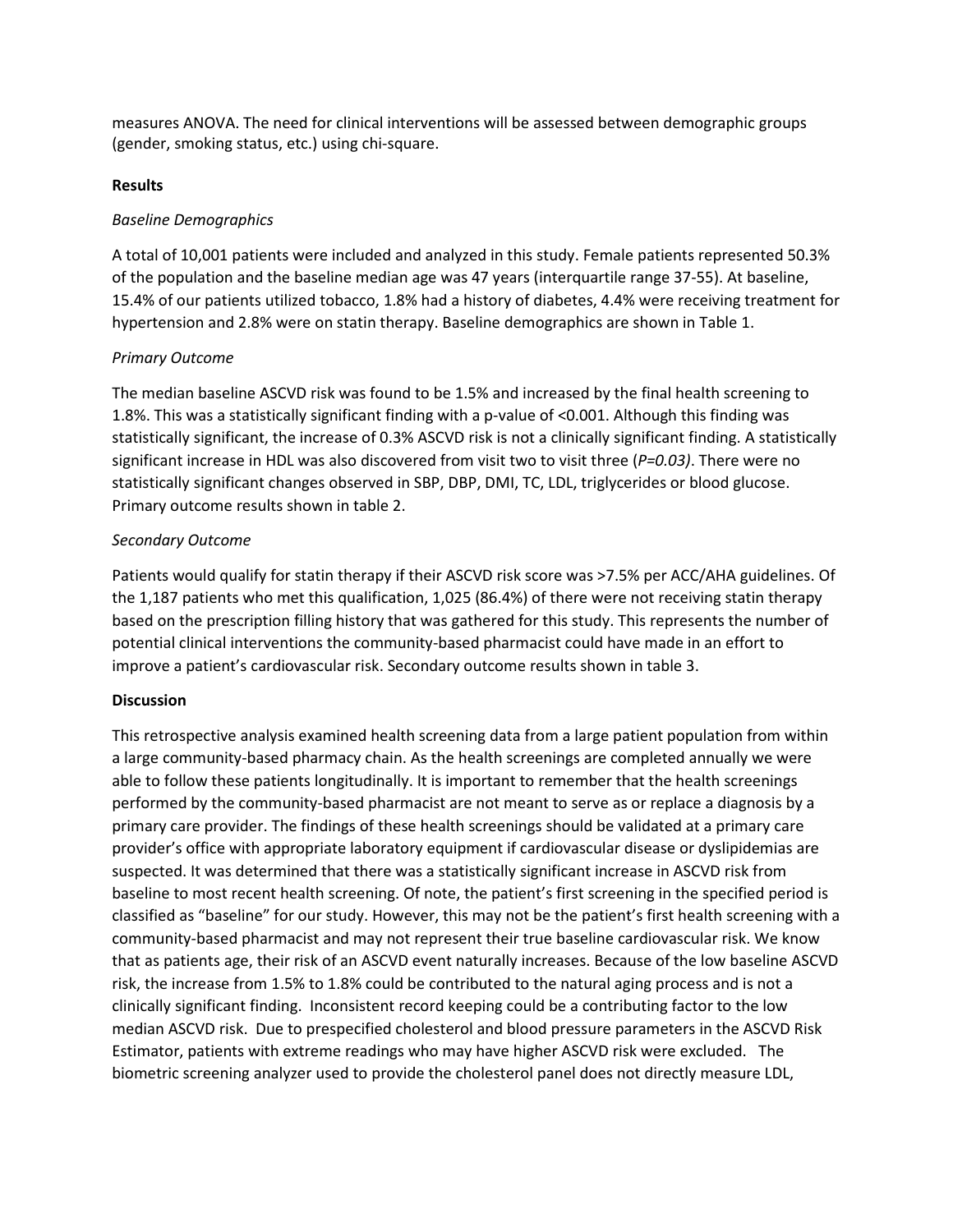instead it calculates this value utilizing the patient's triglycerides, HDL and TC numbers. If the patient has an elevated triglyceride value an "error" or "unable to measure" would be noted for the patient's LDL.

In the study published by DiDonto et al, community-based pharmacists met with their patient's multiple times during their yearlong coaching program. Each meeting between the patient and community-based pharmacist could last between 5 and 60 minutes. In contrast, patients included in our study only met with a community-based pharmacist one time each year for up to 15 minutes. In the 15-minute appointment, the pharmacist is tasked with taking the patient's blood pressure, obtaining a lipid panel, measuring the patient's height and weight,, recording the proper data and counseling the patient over their screening results in the end. The strictly timed schedule limits an in-depth conversation over a patient's screening information and ways to improve their health. The limited time spent with our community-based pharmacists could be one explanation behind the slight increase in ASCVD risk over time.

Lastly, the potential for clinical intervention is one last step that community-based pharmacists could be taking to improve the health of their health screening patients. Although community-based pharmacists are not diagnosing dyslipidemias with annual health screenings, communicating the findings and making recommendations for treatment are done via medication therapy management services within community-based pharmacies already. The 1025 patients identified in our study as qualifying for statin therapy but not receiving it represent the number of opportunities our pharmacist had to communicate with the patient's primary care team.

There were a few limitations identified during this study. Employees were given the option to obtain both health screenings and prescription filling services outside of the organization, therefore we were limited in our ability to capture this data. Another major limitation was discrepancies in record keeping across divisions, stores and pharmacists. For example, tobacco status is assessed via a patient completed questionnaire in a "yes/no" fashion. However, depending on discussion between the pharmacist and patient it may be discovered that the patient had previously used tobacco, therefore being listed as a "former" tobacco user. Additional record keeping discrepancies were found in patient race which is likely to have impacted the median ASCVD risk that was discovered. Because the employees are given the option to obtain both health screening and prescription filling services outside of the organization we have limited ability to capture this data. Additionally, the organization modified the health screening incentive strategy in the middle of the study period. Rather than providing incentives for patients who met certain criteria, the incentives were offered to any employee who simply completed an annual health screening or met with their primary care provider. Because of this, patient intentions may have changed, and their point-of-care screening outcomes were not a priority any longer. After the incentive change, patients could complete a non-fasting screening and still qualify for insurance incentives.

# **Conclusions**

A statistically significant increase in ASCVD risk was discovered between all health screenings in this study. Although the increase was found to be statistically significant, it is not considered clinically significant as the median ASCVD risk at baseline was 1.5%.